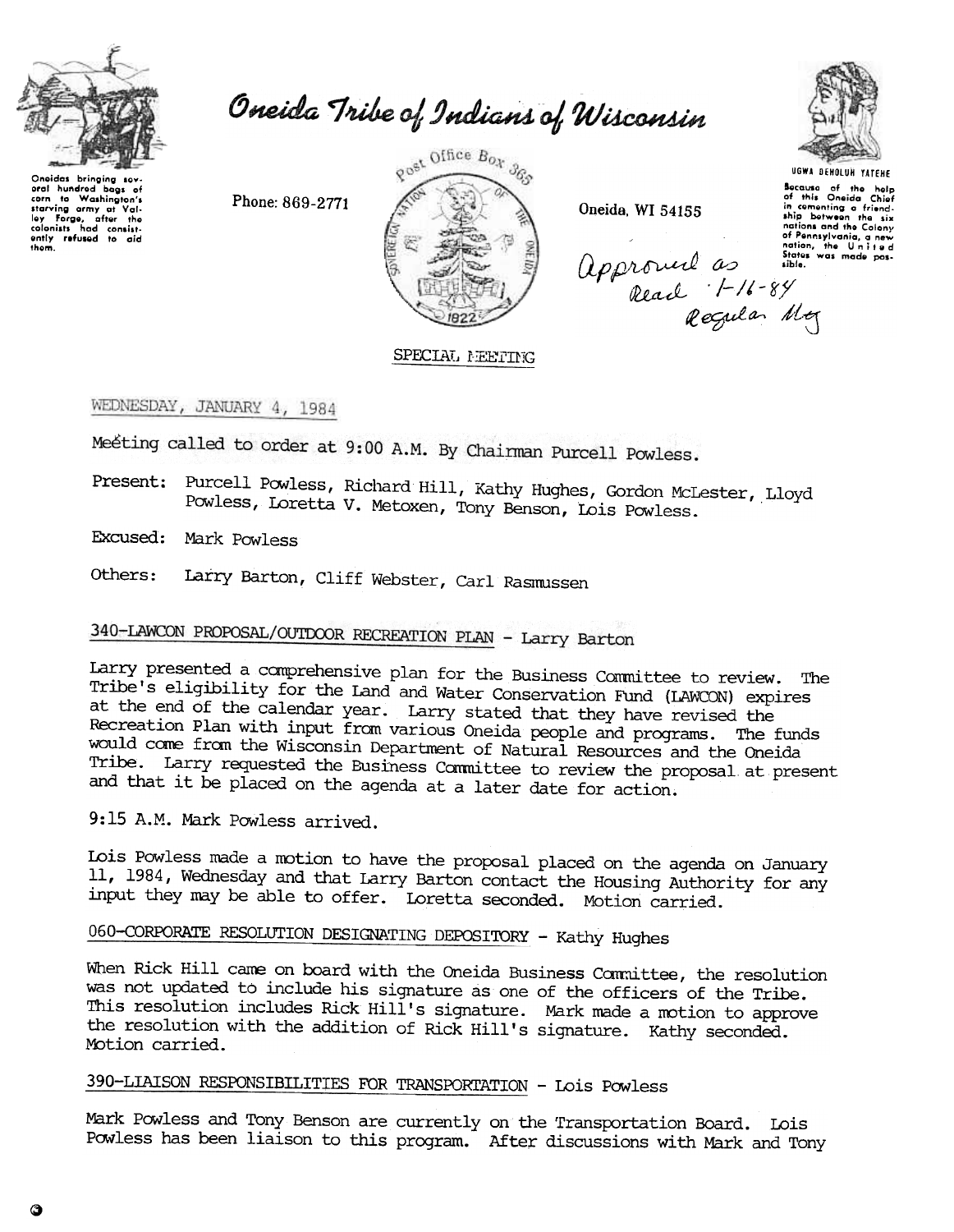Oneida Tribe of Indians of Wisconsin Special Meeting -January 4, 1984 Page 2

Lois is requesting that this program be assigned to them. Kathy made a motion to approve this request. Rick seconded. Motion carried.

#### 060-INJURY CONTROL WORKSHOP (JANUARY 17  $\&$  18) IN RHINELANDER - Tony Benson

Indian Health is requesting the Tribe to send the Chairperson or a delegate of the Business Committee to attend this meeting. Lois Powless made a motion to send Tony Benson to attend the Injury Control Workshop. Lloyd seconded. Motion carried.

#### 175-INDIAN CHILD WELFARE PROPOSAL - Barbara Hill-Hawkins

Loretta made a motion to table the proposal until Friday, January 6, 1984. Kathy seconded. Motion carried.

10:45 A.M. Lloyd Powless excused.

#### 060-REQUEST BY RICK ROCKWEIL TO DO A VIDEO TAPE

Rick Rockwell works for Educational TV and has done a video tape on the Oneida Bingo. He would now like to do a story on video tape covering the relationship between the Tribal governments, state and local town governments.

Rick Hill made a motion to have Jerry Hill work with Rick Rockwell on the development of the story and that Rick give the Business Committee a written scope of the story and a time be set aside to meet with him. Mark seconded. Lois abstained. Motion carried.

#### 220-BINGO TASK FORCE MEErING

Mark made a motion to table this item until Friday, January 6, 1984. Gordon seconded. Motion carried.

# 220-ELECrION ORDINANCE -Jerry Hill/Sharon Cornelius/John Powless

Jerry presented the Election Ordinance for more discussion. The main point was on run-off elections. After more discussion, Mark made a motion to delete the section of run-off elections. Gordon seconded. (Mark, Tony, Lois) voted yes, (Kathy, Loretta, Rick) voted against. (Gordon abstained). Chairman voted yes. Motion carried.

The election ordinance is not quite ready for presentation to the General Tribal Council at the January 7, 1984 neeting. Jerry will redraft the ordinance for more discussion next week.

# 060-DELINQUENT INVOICE AT MIDWAY MOTOR LODGE FROM NCAI CONVENTION

At the Convention, Loretta Metoxen was given direction from the NCAI representative to rent a room for the week at the Midway Motor Lodge. NCAI organization has not paid the invoice and this invoice is in Loretta's name. The tribe rented two booths from NCAI at the Convention which totaled \$650.00, which has;also not been paid.